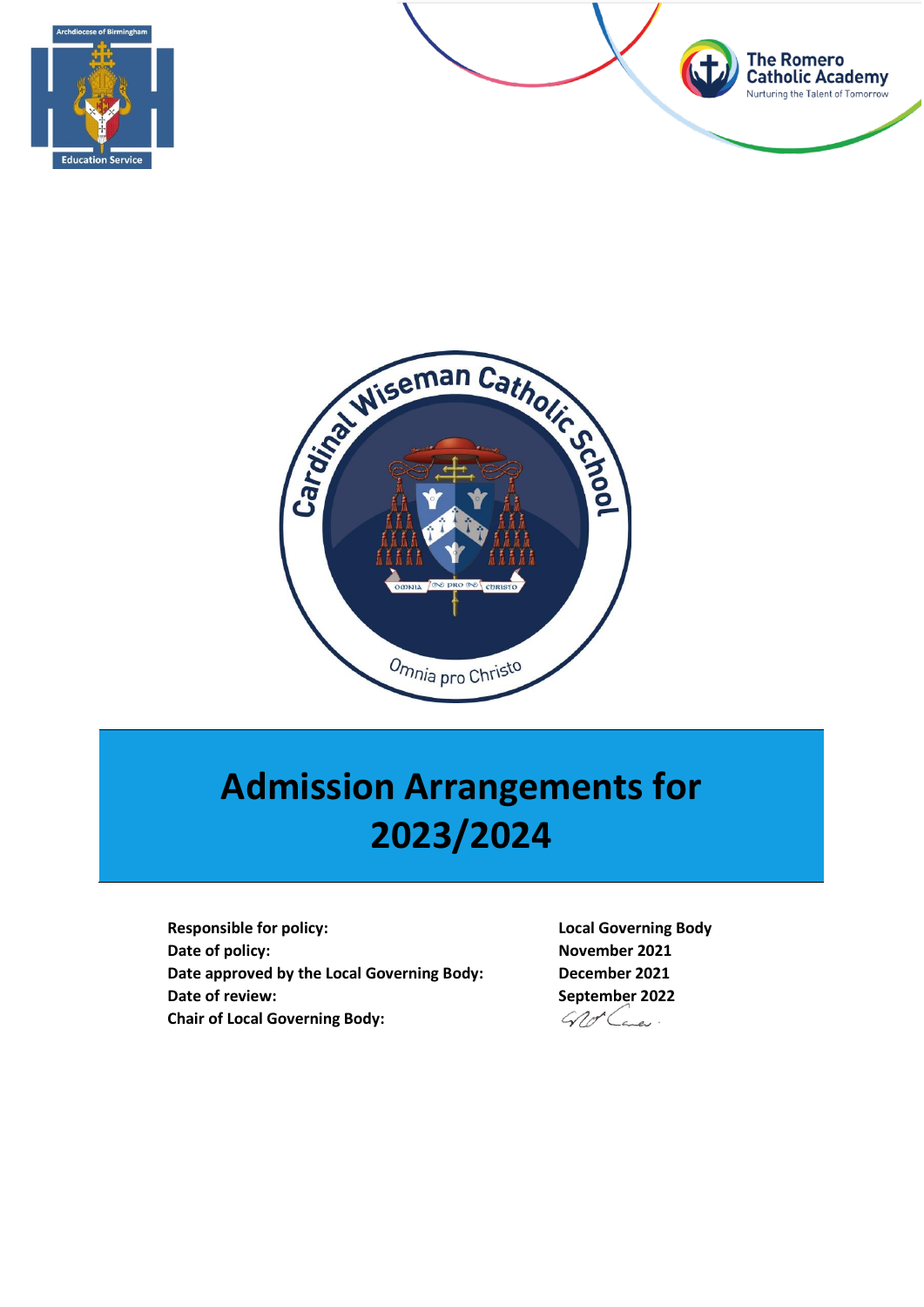# Contents

| $\begin{minipage}[c]{0.9\linewidth} \textbf{1. Introduction} \end{minipage}[a] \begin{minipage}[c]{0.9\linewidth} \textbf{2.0} \end{minipage}[b] \begin{minipage}[c]{0.9\linewidth} \textbf{3.0} \end{minipage}[c]{0.9\linewidth} \textbf{4.0} \end{minipage} \begin{minipage}[c]{0.9\linewidth} \textbf{5.0} \end{minipage} \begin{minipage}[c]{0.9\linewidth} \textbf{6.0} \end{minipage} \begin{minipage}[c]{0.9\linewidth} \textbf{6.0} \end{minipage} \begin{minipage}[c]{0.9\$ |  |
|--------------------------------------------------------------------------------------------------------------------------------------------------------------------------------------------------------------------------------------------------------------------------------------------------------------------------------------------------------------------------------------------------------------------------------------------------------------------------------------|--|
|                                                                                                                                                                                                                                                                                                                                                                                                                                                                                      |  |
|                                                                                                                                                                                                                                                                                                                                                                                                                                                                                      |  |
|                                                                                                                                                                                                                                                                                                                                                                                                                                                                                      |  |
|                                                                                                                                                                                                                                                                                                                                                                                                                                                                                      |  |
|                                                                                                                                                                                                                                                                                                                                                                                                                                                                                      |  |
|                                                                                                                                                                                                                                                                                                                                                                                                                                                                                      |  |
|                                                                                                                                                                                                                                                                                                                                                                                                                                                                                      |  |
|                                                                                                                                                                                                                                                                                                                                                                                                                                                                                      |  |
|                                                                                                                                                                                                                                                                                                                                                                                                                                                                                      |  |
|                                                                                                                                                                                                                                                                                                                                                                                                                                                                                      |  |
|                                                                                                                                                                                                                                                                                                                                                                                                                                                                                      |  |
|                                                                                                                                                                                                                                                                                                                                                                                                                                                                                      |  |
|                                                                                                                                                                                                                                                                                                                                                                                                                                                                                      |  |

**The Romero<br>Catholic Academy**<br>Nurturing the Talent of Tomorrow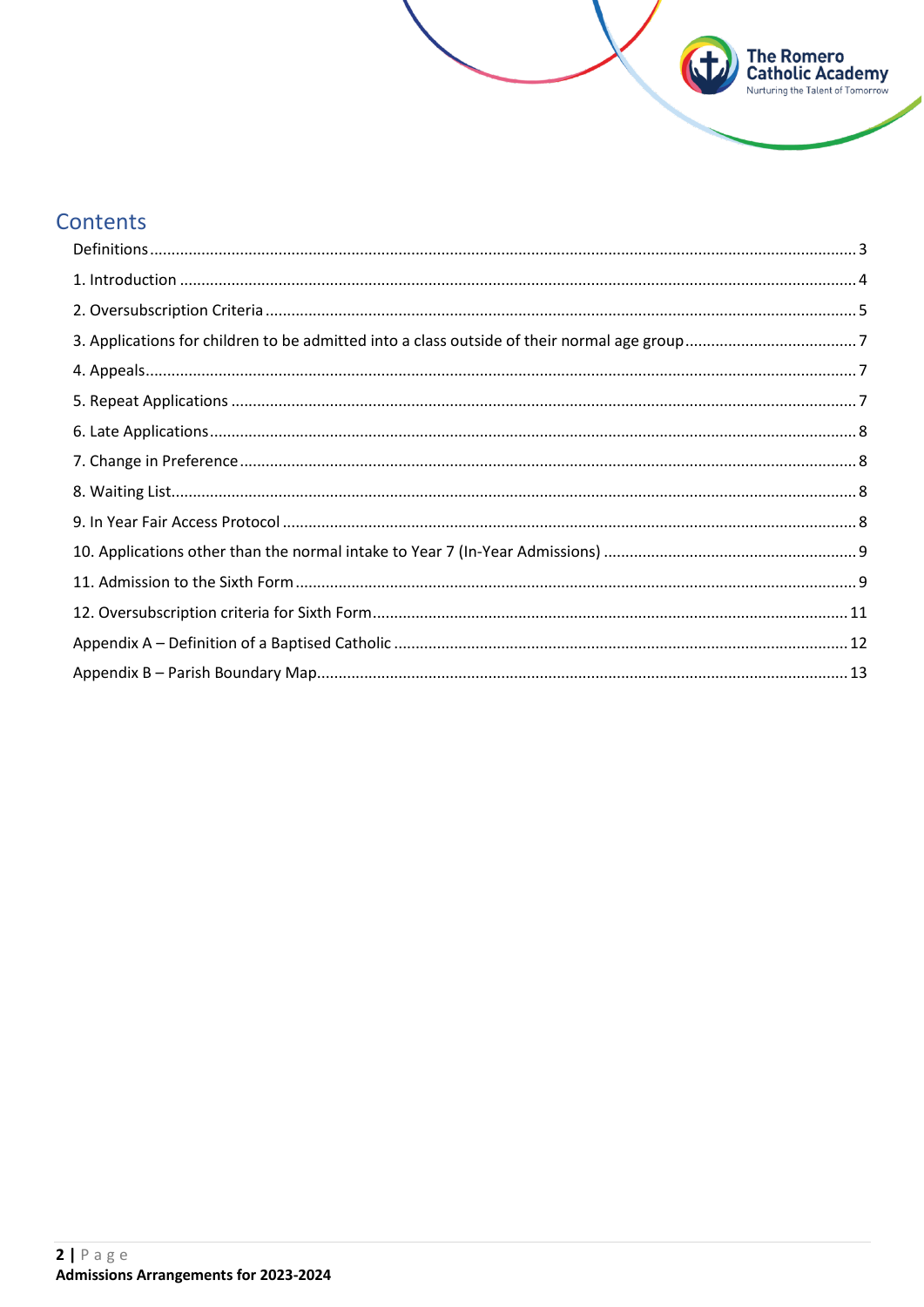# <span id="page-2-0"></span>**Definitions**

In this **Admissions Arrangement for 2023-2024**, unless the context otherwise requires, the following expressions shall have the following meanings:

The Romero Catholic Academy **Jurturing the Talent of Tomorrow** 

- i '**The Romero Catholic Academy**' means the Company named at the beginning of this **Admissions Arrangement for 2023-2024** and includes all sites upon which the Company is undertaking, from time to time, being carried out. The Romero Catholic Academy includes; **Corpus Christi**, **Good Shepherd**, **Sacred Heart**, **Blue Sky**, **SS Peter and Paul**, **St Gregory**, **St John Fisher**, **St Patrick**, **Cardinal Wiseman**, **Shared Services Team**.
- ii '**Romero Catholic Academy'** means the Company responsible for the management of the Academy and, for all purposes, means the employer of staff at the Company.
- iii '**Board'** means the board of Directors of the Romero Catholic Academy.
- iv '**Chair'** means the Chair of the Board or the Chair of the Local Governing Body of the Academy appointed from time to time, as appropriate.
- v '**Governance Professional'** means the Governance Professional to the Board or the Governance Professional to the Local Governing Body of the Academy appointed from time to time, as appropriate.
- vi '**Catholic Senior Executive Leader**' means the person responsible for performance of all Academies and Staff within the Multi Academy Company and is accountable to the Board of Directors.
- vii '**Diocesan Schools Commission**' means the education service provided by the diocese, which may also be known, or referred to, as the Birmingham Diocesan Education Service.
- viii '**Local Governing Body**' means the governing body of the School.
- ix '**Local Governing Body Representatives'** means the governors appointed and elected to the Local Governing Body of the School, from time to time.
- x '**Principal'** means the substantive Principal, who is the person with overall responsibility for the day to day management of the school.
- xi '**School'** means the school or college within The Romero Catholic Academy and includes all sites upon which the school undertaking is, from time to time, being carried out.
- xii '**Shared Services Team'** means the staff who work in the central team across the Company (e.g. HR/ Finance)
- xiii '**Vice**-**Chair'** means the Vice-Chair of the Governing Body elected from time to time.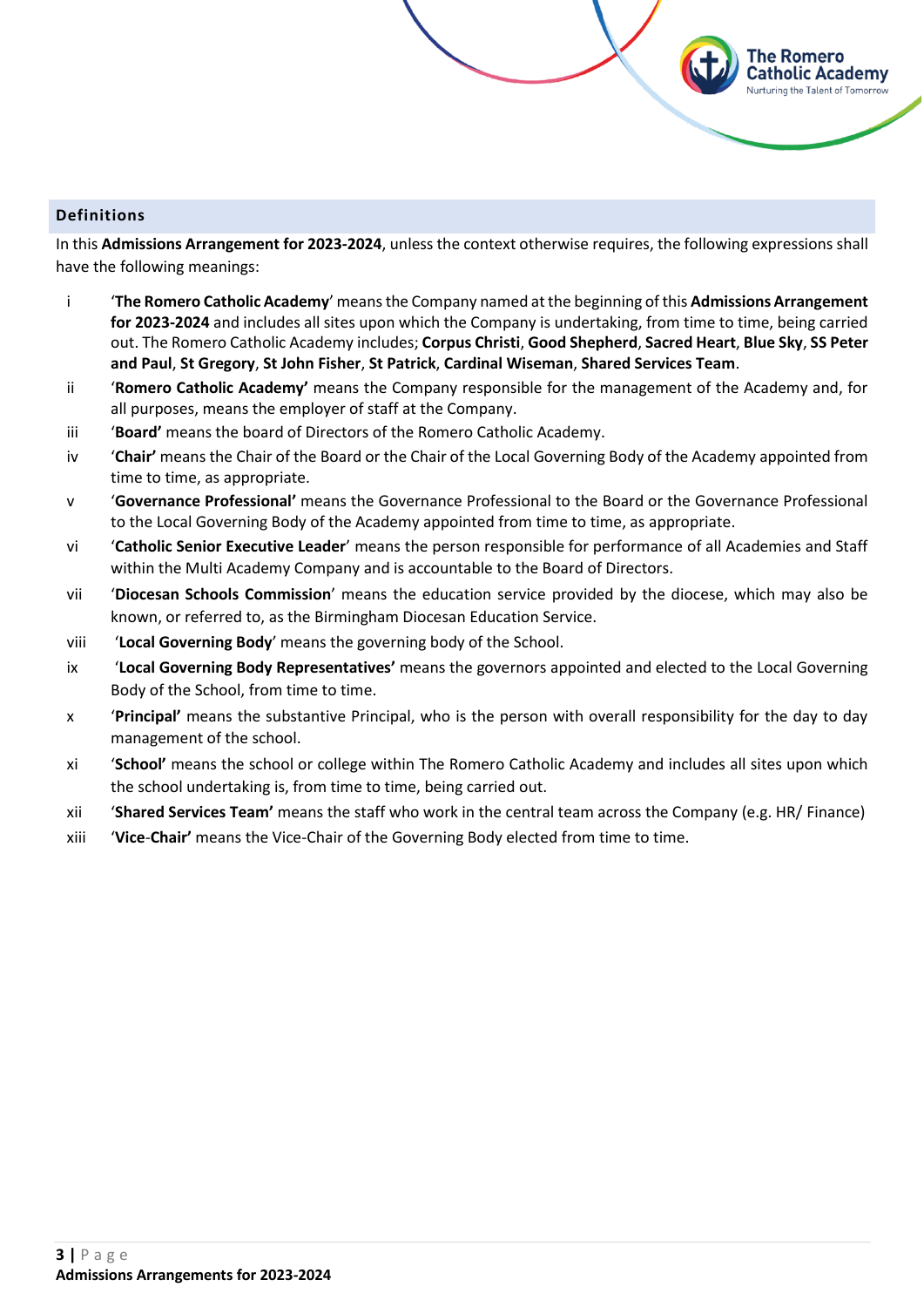#### <span id="page-3-0"></span>**1. Introduction**

Cardinal Wiseman Catholic School is part of the Romero Catholic MAC. The admissions authority for the school is the Board of Directors of the Romero Catholic MAC who has responsibility for admissions to this school. The Board of Directors has delegated responsibility for the administration of the admissions process to the Local Governing Body of Cardinal Wiseman Catholic School.

'he Romero atholic Academy

The admissions process for Cardinal Wiseman Catholic School is part of the Coventry Local Authority co-ordinated admissions scheme. To apply for a place at Cardinal Wiseman Catholic School in the normal admissions round, an application must be made using the school admission application process of the local authority in which you live naming Cardinal Wiseman Catholic School on the application form. Applications need to be made by 31<sup>st</sup> October 2022. Baptismal Certificates **MUST** be submitted with the application for any child who is Baptised Catholic (see Note 2).

All applications which are submitted on time will be considered at the same time, after the closing date.

You will be advised of the outcome of your application on 1<sup>st</sup> March 2023, or the next working day, by the local authority on behalf of the school.

Please note that throughout this policy, the term parent means all natural parents, any person who is not a parent but has parental responsibility for a child and any person who has care of a child.

The ethos of this school is Catholic. The school was founded by the Catholic Church to provide education for children of Catholic families. Whenever there are more applications than places available, priority will be given to Catholic children in accordance with the oversubscription criteria listed below. The school is conducted by its Board of Directors as part of the Catholic Church in accordance with its Articles of Association and seeks at all times to be a witness to Our Lord Jesus Christ.

As a Catholic school, we aim to provide a Catholic education for all our pupils. At a Catholic school, Catholic doctrine and practice permeate every aspect of the school's activity. It is essential that the Catholic character of the school's education be fully supported by all families in the school. We therefore hope that all parents will give their full, unreserved and positive support for the aims and ethos of the school. This does not affect the right of an applicant who is not Catholic to apply for and be admitted to a place at the school in accordance with the admission arrangements.

The Board of Directors is the admissions authority and has responsibility for admissions to this school. The Board of Directors has set its admission number at 240 (PAN) pupils to be admitted to Year 7 in the school year which begins in September 2023. (See Note 1 below).

Where there are more applications for places than the number of places available, places will be offered according to the following order of priority. If there is oversubscription within a category, the Board of Directors will give priority firstly to children who will have a brother or sister (see Note 4 below) attending Cardinal Wiseman Catholic School at the time of admission and then secondly to children living closest to the school determined by the shortest distance (see Note 6 below).

For the purposes of this policy, parish boundaries are as shown on the Archdiocese of Birmingham parish boundary map which can be accessed at<https://www.birminghamdiocese.org.uk/boundary-map> and will be applied to the admission arrangements for the academic year 2023/2024.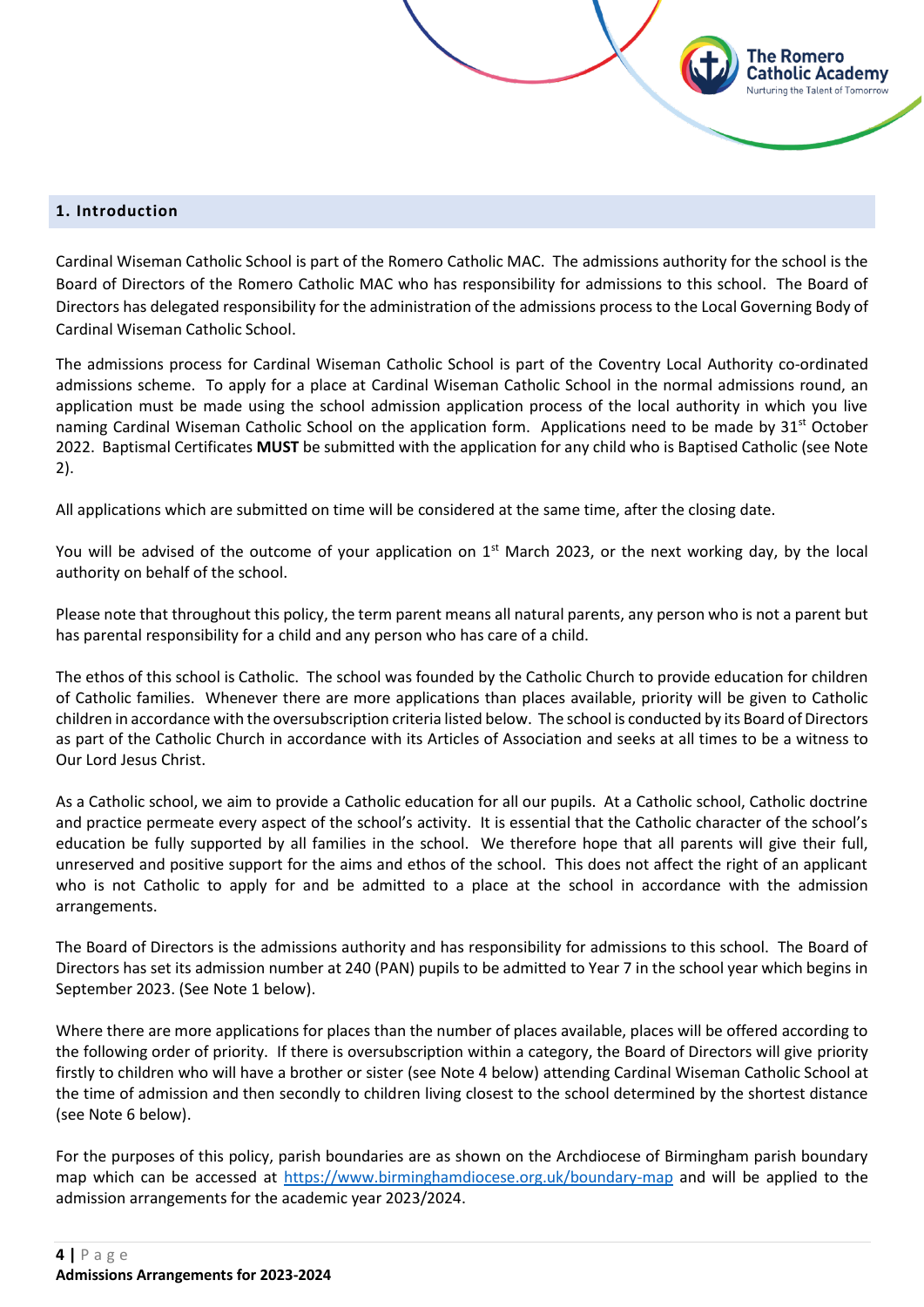Cardinal Wiseman Catholic School's parish boundaries are shown on the attached parish boundary map (Appendix B), which is also available on the school's website.

The Romero Catholic Academy Nurturing the Talent of Tomorrow

# <span id="page-4-0"></span>**2. Oversubscription Criteria**

- 1. Baptised Catholic children (see Note 2 below) who are looked after or previously looked after (See Note 3 below).
- 2. Baptised Catholic children (see Note 2 below) currently attending a named feeder school (see Note 5 below).
- 3. Baptised Catholic children who live in the feeder school or academy parish area (see Note 5 below).
- 4. Other Baptised Catholic children (see Note 2 below).
- 5. Non-Catholic children who are looked after or previously looked after (See Note 3 below).
- 6. Non-Catholic children currently attending a named feeder school (see Note 5 below).
- 7. Other Non-Catholic children.

#### **Note 1**

Children with an Education, Health and Care (EHC) Plan that names the school **MUST** be admitted. This will reduce the number of places available to applicants. This is not an over subscription criteria.

#### **Note 2**

In all categories, for a child to be considered as Catholic, evidence of Catholic Baptism or Reception into the Church will be required. For a definition of a Baptised Catholic, see Appendix A. Those who face difficulties in producing written evidence of Catholic Baptism or Reception into the Church should contact their Parish Priest.

Parents making an application for a Catholic child will need to submit a copy of the child's Baptismal Certificate. **This should be returned directly to the school**. If you do not provide a Baptismal Certificate by the closing date, this is likely to affect the criteria that your child is placed into, which is likely to affect your child's chance of being offered a place at this school.

For the purposes of this policy, a looked after child living with a family where at least one of the carers is Catholic will be considered as Catholic. The carer must forward a copy of their own Catholic Baptismal or Reception certificate directly to the school in order for this priority to be given to the child as failure to do so will result in the looked after child being ranked as a non-Catholic.

#### **Note 3**

A "looked after child" has the same meaning as in section 22(1) of the Children Act 1989, and means any child who is (a) in the care of the local authority or (b) being provided with accommodation by them in the exercise of their social services functions (eg children with foster parents) at the time of making the application to the school. A "previously looked after child" is a child who was looked after, but ceased to be so because he or she was adopted or became subject to a child arrangements order or special guardianship order and includes those children who appear (to the Board of Directors) to have been in state care outside of England and ceased to be in state care as a result of being adopted.

For the purposes of this policy, a looked after child living with a family where at least one of the carers is Catholic will be considered as Catholic. The carer must forward a copy of their own Catholic Baptismal or Reception certificate directly to the school in order for this priority to be given to the child as failure to do so will result in the looked after child being ranked as a non-Catholic.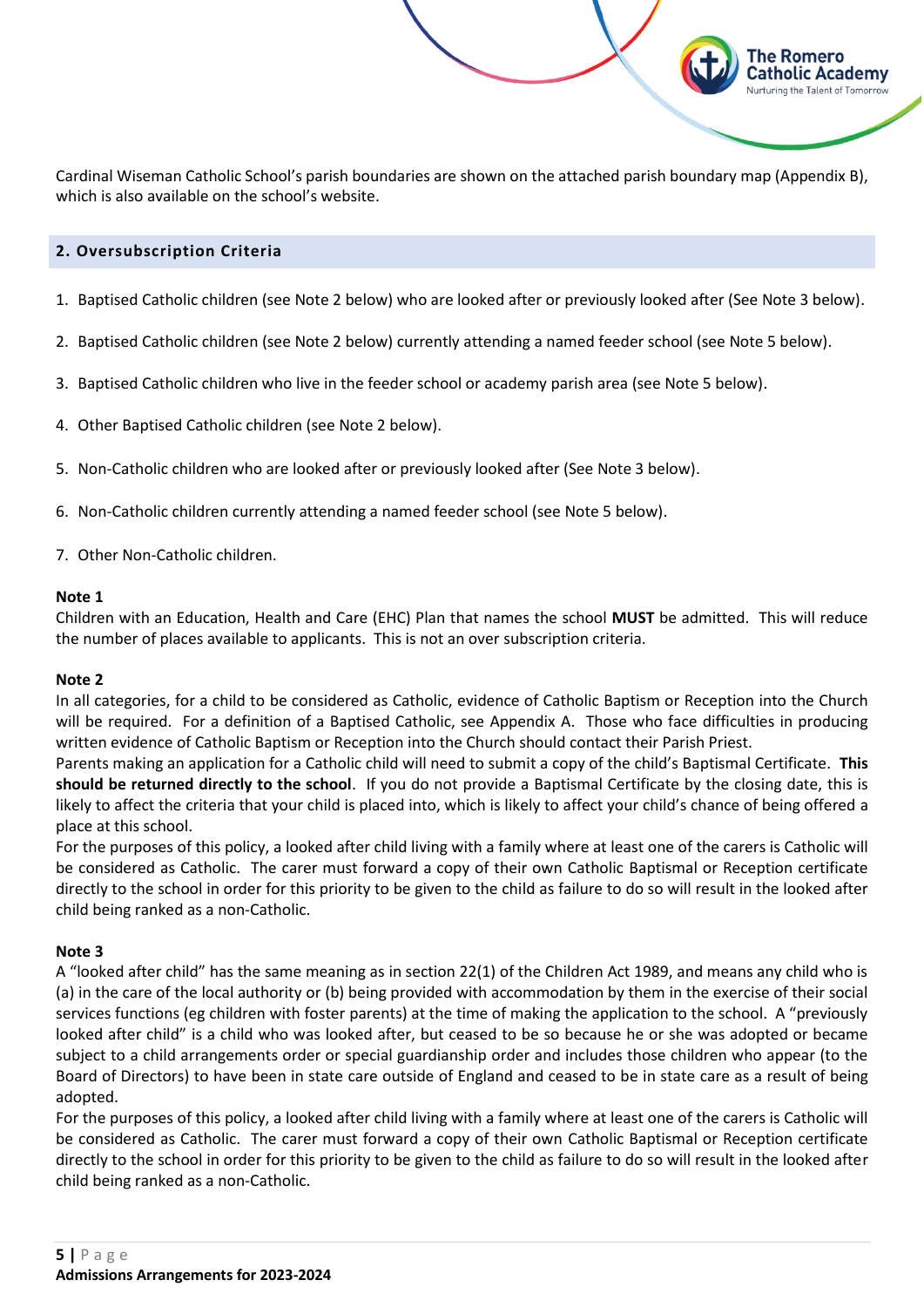# **Note 4**

For all applicants the definition of a brother or sister is:

- A brother or sister sharing the same parents.
- A half-brother or half-sister, where two children share one common parent.
- A step-brother or step-sister, where two children are related by a parents' marriage or civil partnership, or where they are unrelated but their parents are living as partners.
- Adopted or fostered children.

The children must be living permanently in the same household.

# **Note 5**

The named feeder schools for Cardinal Wiseman Catholic School are:

- Corpus Christi Catholic Primary School Corpus Christi Parish
- Good Shepherd Catholic Primary School St Elizabeth's Parish
- **Sacred Heart Catholic Primary School Sacred Heart Parish**
- SS Peter & Paul Catholic Primary School St Patrick's Parish
- St Gregory's Catholic Primary School St John Fisher Parish
- St John Fisher Catholic Primary School St John Fisher Parish
- St Patrick's Catholic Primary School St Patrick's Parish

The Romero atholic Academy:

#### **Note 6**

Distances are calculated on the basis of a straight-line measurement from the centre of the child's home address to the centre of the school site. The Local Authority calculates these measurements on behalf of the school using a computerised mapping system. Ordnance Survey supplies the co-ordinates that are used to plot a child's home address and the address of the school.

In a very small number of cases, where the school is oversubscribed, it may not be possible to decide between the applications of those pupils who are the final qualifiers for a place when applying the published admission criteria. For example, this may occur when children in the same year group live at the same address, or if the distance between the home and the school is exactly the same, for example, blocks of flats. If there is no other way of separating the application according to the admissions criteria and to admit both, or all, of the children would cause the Published Admission Number for the child's year group to be exceeded, the Board of Directors will select the child to be offered the place by drawing lots. This process will be overseen by a person independent to the Board of Directors.

The Board of Directors will, where possible, admit twins and all siblings from multiple births where one of the children is the last child ranked within the school's published admission number.

A child's home address refers to the address where the child usually lives with a parent or carer and will be the address provided in the Local Authority's Common Application Form.

Where parents have shared responsibility for a child, and the child lives for part of the week with each parent, the home address will be the address provided in the Local Authority's Common Application Form, provided that the child resides at that address for any part of the school week.

Parents may be requested to supply documentary evidence to satisfy the Board of Directors that the child lives at the address put forward by the parents.

If a place in the school is offered on the basis of an address that is subsequently found to be different from a child's normal and permanent home address, then that place is liable to be withdrawn.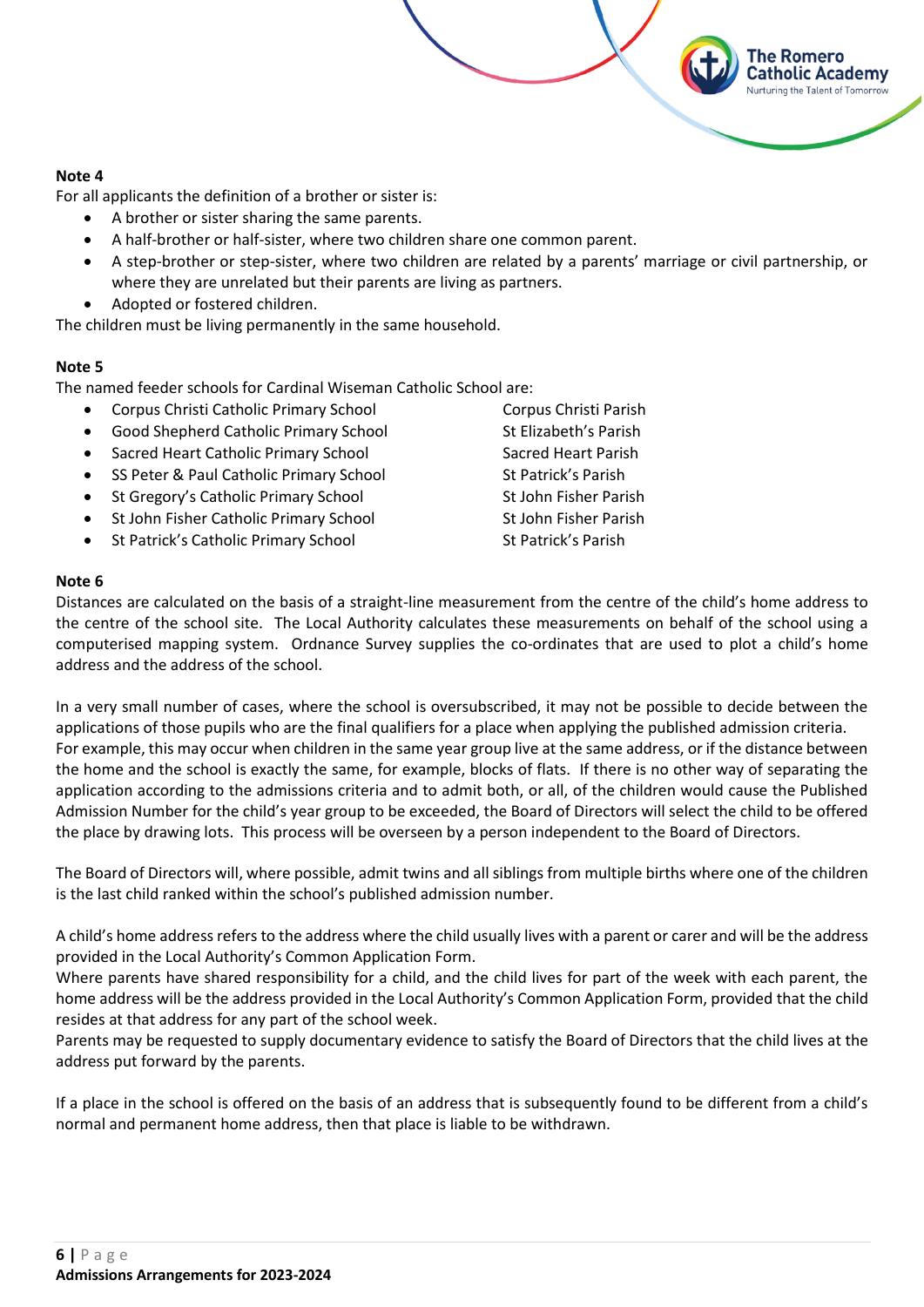# <span id="page-6-0"></span>**3. Applications for children to be admitted into a class outside of their normal a ge group**

Parents have the right to request, but not insist, that their child be considered for admission to a class outside of their normal age group. This could be the case, for example, if a child is gifted and talented, has experienced problems such as ill health, or is already being educated in a class outside of their normal age group at their current Primary school. Parents who wish for their child to be considered for admission to a class outside of their normal age group must make an application for the normal age group in the first instance. Parents must then submit a formal request to the Board of Directors for the child to be considered for a different age group class instead. This request should be in the form of a written letter of application outlining the reasons why they wish for their child to be considered to be admitted into a class outside of their normal age group and enclosing any supportive evidence and documentation that they wish to be taken into account as part of that request.

The Romero atholic Academv

The Board of Directors will consider requests submitted for a child to be admitted into a class outside of their normal age group and advise parents of the outcome of that request before national offer day, having taken into account the information provided by the parents, the child's best interests and the views of the Head Teacher.

If the request is refused, the original application for the normal age group class will progress through the Local Authority co-ordinated admissions scheme, be considered by the Board of Directors and the parents advised of the outcome.

If the request is agreed and the year group for which the parents have requested a place is a current year group in the school, then the application will be considered by the Board of Directors and the parents advised of the outcome.

If the request is agreed and the year group for which the parents have requested a place is for a future year group, i.e. Year 7 in September 2024, then the original application is withdrawn and the parents must submit a fresh application for Year 7 2024 when applications open in the autumn term of 2023. Please note that parents only have the right to re-apply for a place. Where the Board of Directors agrees to consider an application for Year 7 the following year, that application is considered alongside all other applications received and parents will be advised of the outcome of that application on national offer day. No place is reserved or held for the child in advance.

If parents are considering submitting an application for their child to be admitted into a class outside of their normal age group, it is strongly recommended that they also read the DFE guidance which can be found at: <https://www.gov.uk/government/publications/summer-born-children-school-admission>

#### <span id="page-6-1"></span>**4. Appeals**

Parents who wish to appeal against the decision of the Board of Directors to refuse their child a place in the school should make that appeal request in writing to the Chair of the Board of Directors at the school address. Appeals will be heard by an independent panel.

Please note that parents do not have the right to appeal if their request for their children to be admitted to a class outside of their normal year group has been refused, but the Board of Directors have offered a place in the normal age group instead.

#### <span id="page-6-2"></span>**5. Repeat Applications**

Any parent can apply for a place for their child at any time outside of the normal admissions round. Parents do not have the right to a second appeal in respect of the same school for the same academic year unless, in exceptional circumstances, the Board of Directors has accepted a second application from the parent because of a significant and material change in the circumstances of the parent, child or school, but have still refused admission.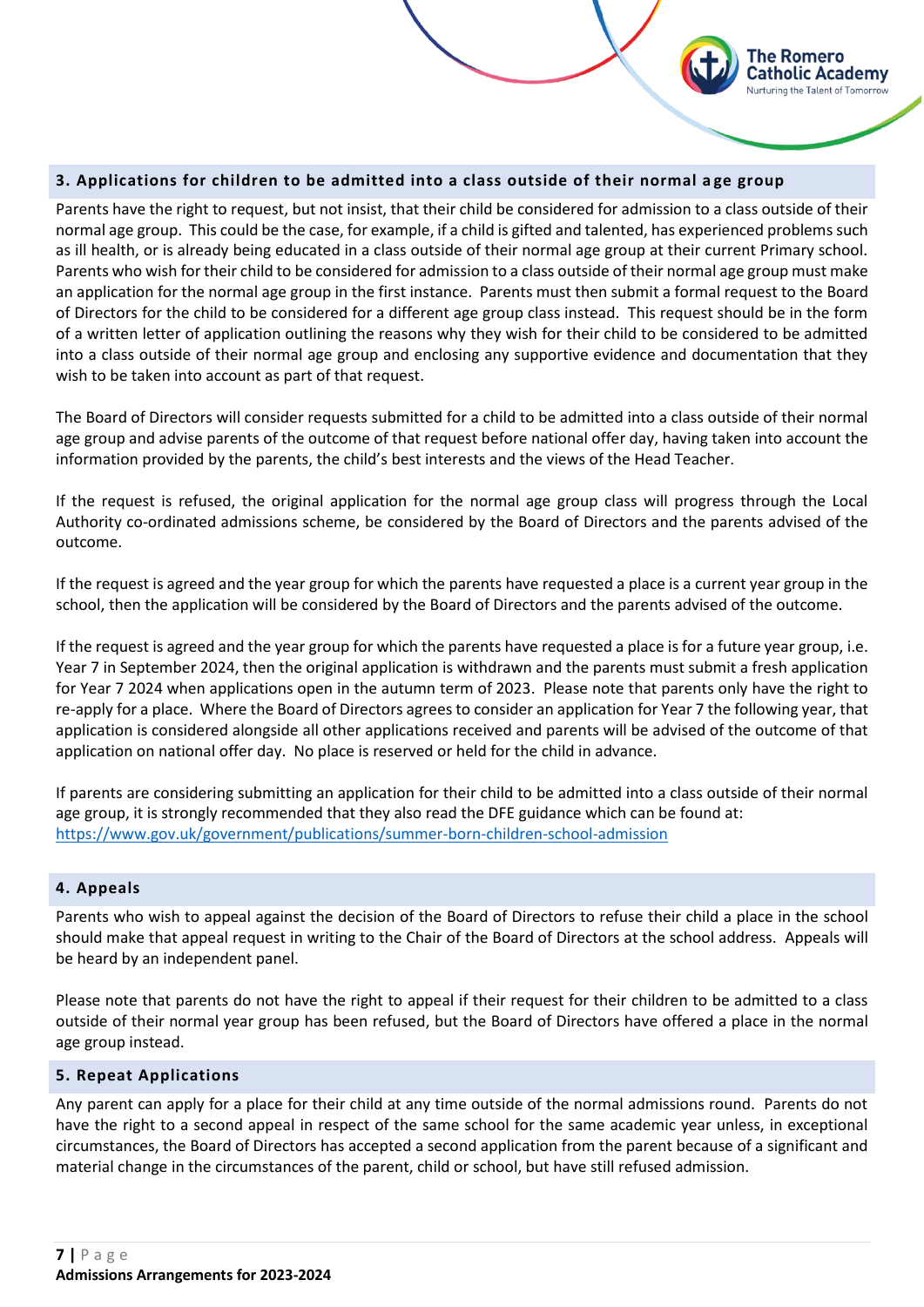# <span id="page-7-0"></span>**6. Late Applications**

Late applications will be dealt with in accordance with the Local Authority's co-ordinated admissions scheme. This states that applications received after the closing date of 31<sup>st</sup> October 2022 will be accepted but will be considered to be late and may not be processed until after  $1<sup>st</sup>$  March 2023. Parents will be advised in their receipt letter that this will be the case.

The Romero atholic Academy;

You are encouraged to ensure that your application is received on time.

# <span id="page-7-1"></span>**7. Change in Preference**

Once an application has been submitted, requests to change the preferences on that application will be accepted up to the closing date of applications on  $31<sup>st</sup>$  October 2022.

Requests to change preferences after 31<sup>st</sup> October 2022 will not be considered until after the allocation of school places on 1<sup>st</sup> March 2023.

All requests to change preferences should be made in writing to the Local Authority to whom the parents submitted the original application.

#### <span id="page-7-2"></span>**8. Waiting List**

In addition to their right to appeal, children who have not been offered a place at Cardinal Wiseman Catholic School but were offered a school that was ranked as a lower preference on their application form will be added to a waiting list. The waiting list will be maintained until the last day of the summer term 2024 and will then be discarded.

A child's position on a waiting list is not fixed. When a new child joins the waiting list, all applicants on that waiting list will be re-ranked to ensure that the list is always maintained in oversubscription criteria order. This means that a child's position on the waiting list could go up or down during the time that it is on the list. Any late applications accepted will be added to the waiting list in accordance with the oversubscription criteria.

Inclusion on the waiting list does not mean that a place will eventually become available. It may be that those already offered places may accept them, thereby filling all available places.

Children on the waiting list who attend a named feeder school (see Note 5 above) who have not been offered a place in the school by the beginning of the Autumn term 2023 will be re-ranked to take into account that they will no longer be attending that feeder school from 1<sup>st</sup> September 2023. This will affect the oversubscription criteria that your child is placed into on the waiting list from  $1<sup>st</sup>$  September 2023.

Children who are the subject of a direction by the Local Authority to admit or who are allocated to a school in accordance with the Fair Access Protocol take precedence over those on a waiting list.

# <span id="page-7-3"></span>**9. In Year Fair Access Protocol**

The Board of Directors of Cardinal Wiseman Catholic School is committed to taking its fair share of children who are vulnerable and/or hard to place, as set out in locally agreed protocols. Accordingly, outside the normal admission round the Board of Directors is empowered to give absolute priority to a child where admission is requested under any locally agreed protocol. The Board of Directors has this power, even when admitting the child would mean exceeding the published admission number.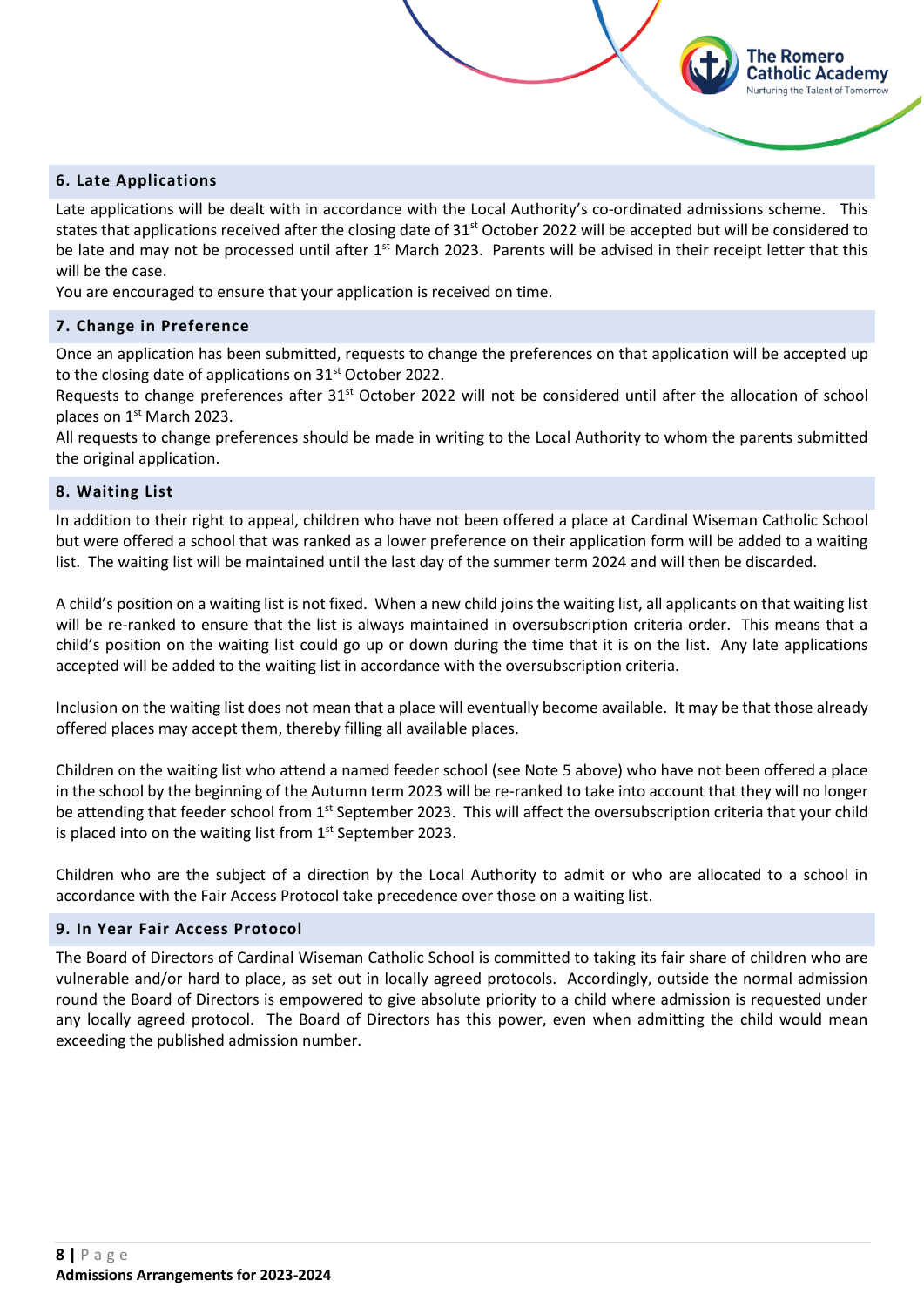<span id="page-8-0"></span>

An application can be made for a place for a child at any time outside the normal admission round and the child will be admitted where there are places available. Further information regarding instructions on how to apply for a place in the school at any other time other than the normal intake is available on the school's website at <https://cardinalwiseman.coventry.sch.uk/information/admissions/>

The Romero atholic Academy: **Nurturing the Talent of Tomorrow** 

Cardinal Wiseman Catholic School is part of the local authority's in-year co-ordinated admissions scheme. Therefore, in order to apply for a place at this school, an application must be submitted to the local authority who will then forward that application to the school for consideration by the Board of Directors. The school will inform the local authority of the outcome of the application who will then inform the parents on behalf of the school. Applications can be submitted through the local authority via

[https://www.coventry.gov.uk/info/148/school\\_admissions/120/secondary\\_school\\_admissions/6](https://www.coventry.gov.uk/info/148/school_admissions/120/secondary_school_admissions/6)

If there are no places available, the child will be added to the waiting list (see above).

Parents will be advised of the outcome of their application in writing and, where the Board of Director's decision is to refuse their child a place, have the right to appeal to an independent appeal panel.

There is no charge or cost related to the admission of a child to this school.

# <span id="page-8-1"></span>**11. Admission to the Sixth Form**

The school operates a sixth form for a total of 200 pupils. 100 places overall will be available in Year 12. Whilst the admission number is 1, if fewer than 99 of the school's existing pupils transfer into Year 12, additional external pupils will be admitted until Year 12 meets its capacity of 100.

Applications for the Sixth Form should be made directly to the school using the application form available from the school's Sixth Form office or from the school's website. Completed application forms must be returned to the school by 1.30pm on the first Friday of December of the year preceding the proposed admission.

Both internal and external pupils wishing to enter the sixth form will be expected to have met the same minimum academic entry requirements for the sixth form. These are 5 Grade  $9 - 4$  GCSEs including English and Maths.

In addition to the sixth form's minimum academic entry requirements, pupils will need to satisfy minimum entrance requirements to the courses for which they are applying. If either internal or external applicants fail to meet the minimum course requirements, they will be given the opportunity of pursuing any alternative courses for which they do meet the minimum academic requirements. Course requirements are published annually in the school's prospectus and on its website.

- **Level 3 Courses:**
	- o **ACADEMIC PATHWA**Y: 3 Grade 9-4 GCSE / BTEC passes plus English and Maths at Grade 5 (see also subject specific requirements below).
	- o **VOCATIONAL PATHWAY**: 3 Grade 9-4 GCSE / BTEC passes plus English and Maths at Grade 4 (see also subject specific requirements below).
- **Foundation Course:**
	- o There are no entry requirements. In collaboration with EMAS (Coventry) this course is offered to newly arrived students into the country with limited verbal English or English as an additional language. The course primarily focuses on developing the literacy and numeracy skills necessary to undertake further education at Level 1, 2 or 3.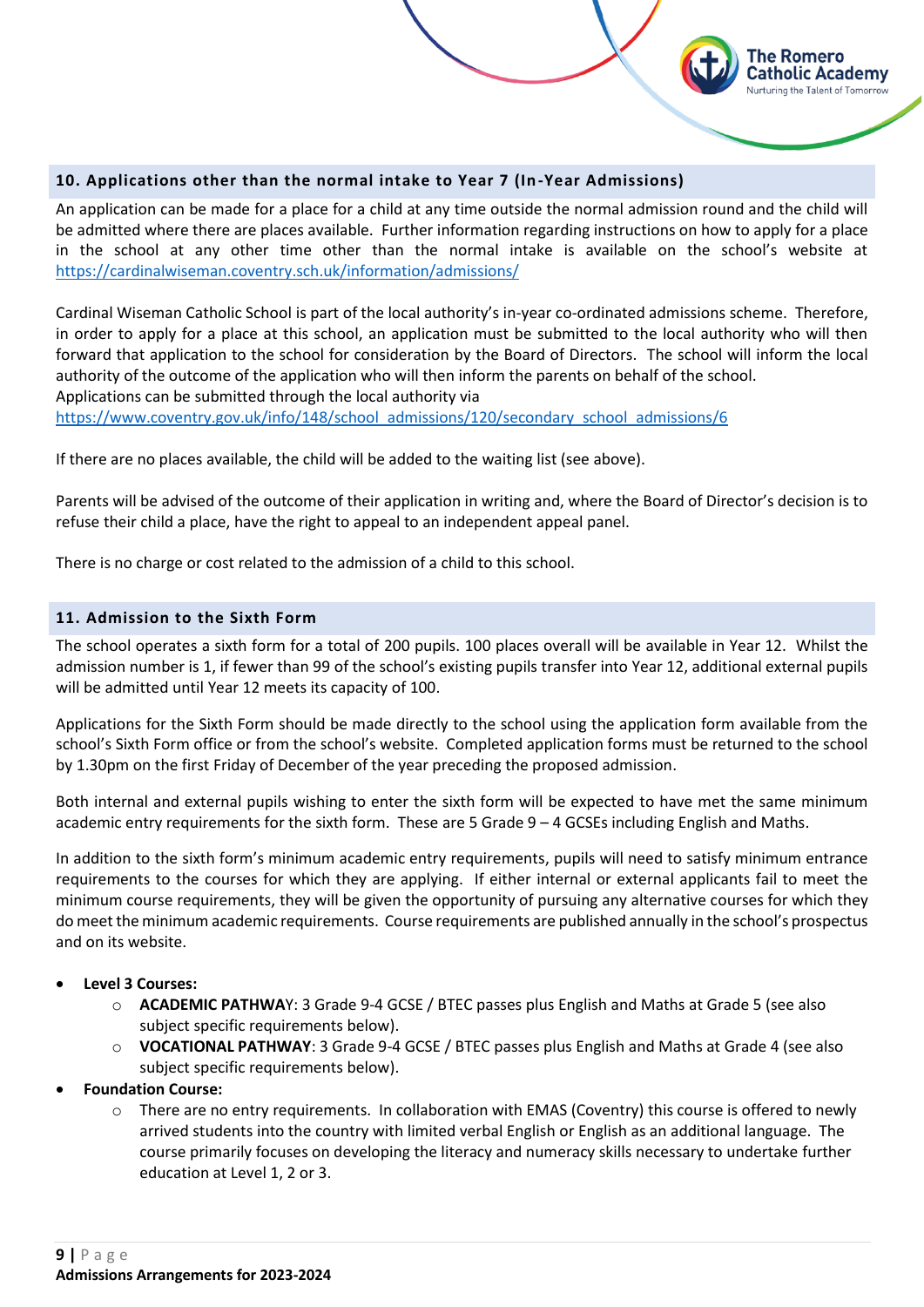**SUBJECT SPECIFIC GRADES:** individual subjects have their own entry requirements as shown below.

**The Romero<br>Catholic Academy**<br>Nurturing the Talent of Tomorrow

| <b>Subject Specific Entry Requirements</b><br>(Note: All grades refer to GCSE qualifications) |                                                                                                                                  |  |
|-----------------------------------------------------------------------------------------------|----------------------------------------------------------------------------------------------------------------------------------|--|
|                                                                                               |                                                                                                                                  |  |
| <b>Applied Science</b>                                                                        | Grade 4 in Combined Science GCSE                                                                                                 |  |
| Art                                                                                           | Grade 4 in Art (GCSE) or Merit in Art and Design (BTEC) or a portfolio<br>of work if no experience of Art at KS4                 |  |
| <b>Biology</b>                                                                                | Grade 6 in Biology or Grade B in Additional Science                                                                              |  |
| <b>Business Studies</b>                                                                       | GCSE / BTEC (Level 2) in this subject is desirable but not essential                                                             |  |
| Chemistry                                                                                     | Grade 6 in Chemistry or Grade 6 in Additional Science                                                                            |  |
| <b>Core Maths</b>                                                                             | Grade 5 in GCSE Maths                                                                                                            |  |
| Economics                                                                                     | GCSE in this subject is desirable but not essential                                                                              |  |
| <b>English Literature</b>                                                                     | Grade 6 in GCSE English Language or Literature                                                                                   |  |
| <b>Further Maths</b>                                                                          | Grade 7 in Maths                                                                                                                 |  |
| Geography                                                                                     | Grade 6 in Geography                                                                                                             |  |
| <b>Health &amp; Social Studies</b>                                                            | Pass (BTEC, Level 2) in this subject is desirable but not essential                                                              |  |
| History                                                                                       | Grade 6 in History                                                                                                               |  |
| ICT                                                                                           | Grade 4 in IT/Computer Science desirable                                                                                         |  |
| Maths                                                                                         | Grade 7 in Maths                                                                                                                 |  |
| <b>Media Studies</b>                                                                          | Merit (BTEC, Level 2) in this subject is desirable but not essential                                                             |  |
| <b>Performing Arts</b>                                                                        | Grade 4 GCSE in this subject is desirable but not essential                                                                      |  |
| Philosophy & Ethics                                                                           | Grade 5 in Religious Studies                                                                                                     |  |
| Photography                                                                                   | Grade 4 in Photography (GCSE) or Merit in Art and Design (BTEC) or a<br>portfolio of work if no experience of Photography at KS4 |  |
| Physics                                                                                       | Grade 6 in Physics or Grade 6 in Additional Science. It is<br>recommended that students also study A Level Maths                 |  |
| Polish                                                                                        | An ability to read / write in Polish                                                                                             |  |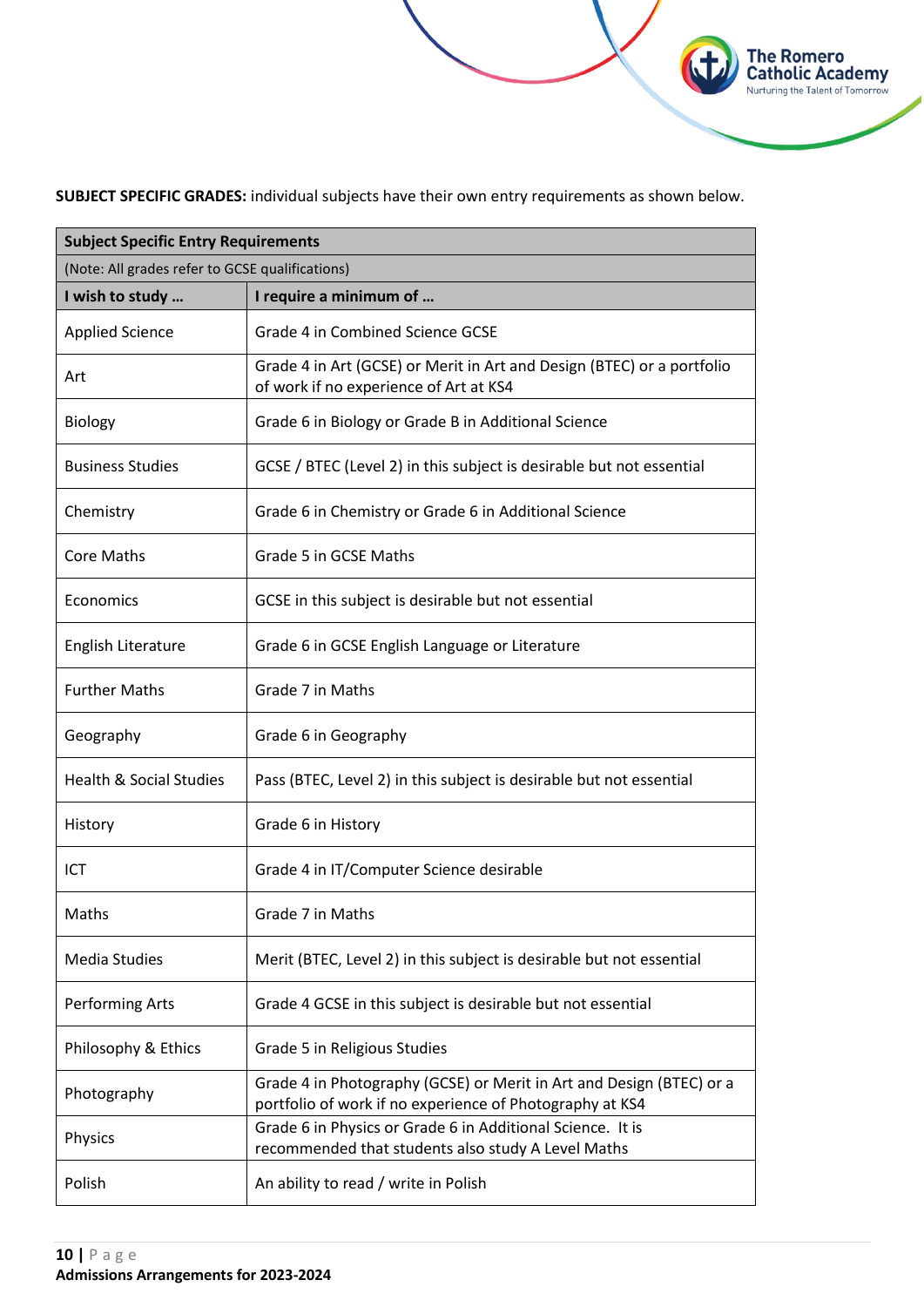| Psychology       | Grade 4 in English and Maths                                                                               |
|------------------|------------------------------------------------------------------------------------------------------------|
| Sociology        | Grade 4 in English                                                                                         |
| Sport            | Grade 4 in Physical Education (GCSE) or Merit (or equivalent) at OCR<br><b>Cambridge Nationals</b>         |
| Travel & Tourism | Grade 4 in Geography (GCSE) or a Pass (BTEC Level 2) in Travel &<br>Tourism is desirable but not essential |

When Year 12 is undersubscribed all applicants meeting the minimum academic entry requirements will be admitted or permitted to progress.

The Romero Catholic Academy Nurturing the Talent of Tomorrow

When there are more external applicants that satisfy any academic entry requirements, priority will be given in accordance with the oversubscription criteria set out below.

Where there is space in Year 13, i.e. where there are fewer than 100 pupils in the year group, the school will admit additional pupils up to this number using the oversubscription criteria set out below.

Where there are more applications for places than the number of places available, places will be offered according to the following order of priority. If there is oversubscription within a category, the Board of Directors will give priority firstly to children who will have a brother or sister (see Note 4 above) attending Cardinal Wiseman Catholic School at the time of admission and then secondly to children living closest to the school determined by the shortest distance (see Note 6 above).

Please note that Children with an Education, Health and Care (EHC) Plan that names the academy **MUST** be admitted. This will reduce the number of places available to applicants. This is not an over subscription criteria.

#### <span id="page-10-0"></span>**12. Oversubscription criteria for Sixth Form**

Provided the academic requirements have been met, priority will be given to other applicants as follows:

- 1. Baptised Catholic students (see Note 2 above) who are looked after or previously looked after (see Note 3 above).
- 2. Baptised Catholic students (see Note 2 above) from other schools.
- 3. Students who are looked after or previously looked after (see Note 3 above) and currently attend other schools.
- 4. Students who have a brother or sister (see Note 4 above) attending Cardinal Wiseman Catholic School who will continue to attend Cardinal Wiseman during the following school year.
- 5. Students from other schools.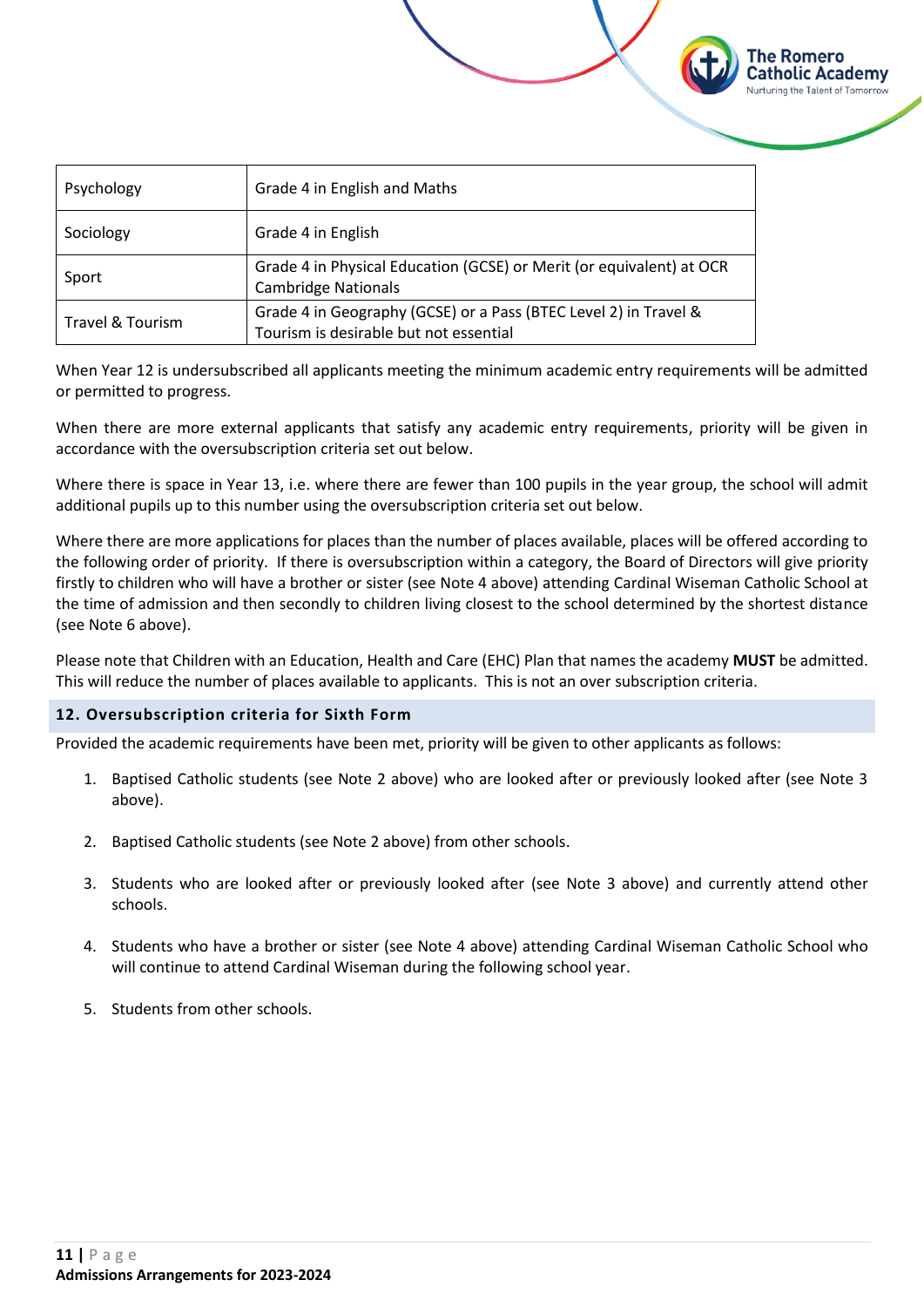# **Appendix A – Definition of a Baptised Catholic**

The Romero Catholic Academy Nurturing the Talent of Tomorrow

<span id="page-11-0"></span>A "Baptised Catholic" is one who:

• Has been baptised into full communion (Cf. *Catechism of the Catholic Church, 837*) with the Catholic Church by the Rites of Baptism of one of the various ritual Churches in communion with the See of Rome. Written evidence of this baptism can be obtained by recourse to the Baptismal Registers of the church in which the baptism took place (Cf. *Code of Canon Law, 877 & 878*).

Or

• Has been validly baptised in a separated ecclesial community and subsequently received into full communion with the Catholic Church by the *Rite of Reception of Baptised Christians into the Full Communion of the Catholic Church.* Written evidence of their baptism and reception into full communion with the Catholic Church can be obtained by recourse to the Register of Receptions, or in some cases, a sub-section of the Baptismal Registers of the church in which the *Rite of Reception* took place (Cf. *Rite of Christian Initiation, 399*).

# **Written Evidence of Baptism**

The Governing bodies of Catholic schools and Boards of Directors of Catholic Academies will require written evidence in the form of a Certificate of Baptism or Certificate of Reception before applications for school places can be considered for categories of "Baptised Catholics". A Certificate of Baptism or Reception is to include: the full name, date of birth, date of Baptism or Reception, and parent(s) name(s). The certificate must also show that it is copied from the records kept by the place of Baptism or Reception.

Those who would have difficulty obtaining written evidence of Catholic Baptism/Reception for a good reason, may still be considered as Baptised Catholics but only after they have been referred to their parish priest who, after consulting the Vicar General, will decide how the question of Baptism/Reception is to be resolved and how written evidence is to be produced in accordance with the law of the Church.

Those who would be considered to have good reason for not obtaining written evidence would include those who cannot contact the place of Baptism/Reception due to persecution or fear, the destruction of the church and the original records, or where Baptism/Reception was administered validly but not in the Parish church where records are kept.

Governors and Boards of Directors may request extra supporting evidence when the written documents that are produced do not clarify the fact that a person was baptised or received into the Catholic Church, (i.e. where the name and address of the Church is not on the certificate or where the name of the Church does not state whether it is a Catholic Church or not.)

For the purposes of this policy, a looked after child (see Note 3) living with a family where at least one of the parents/carers is Catholic will be considered as Catholic.